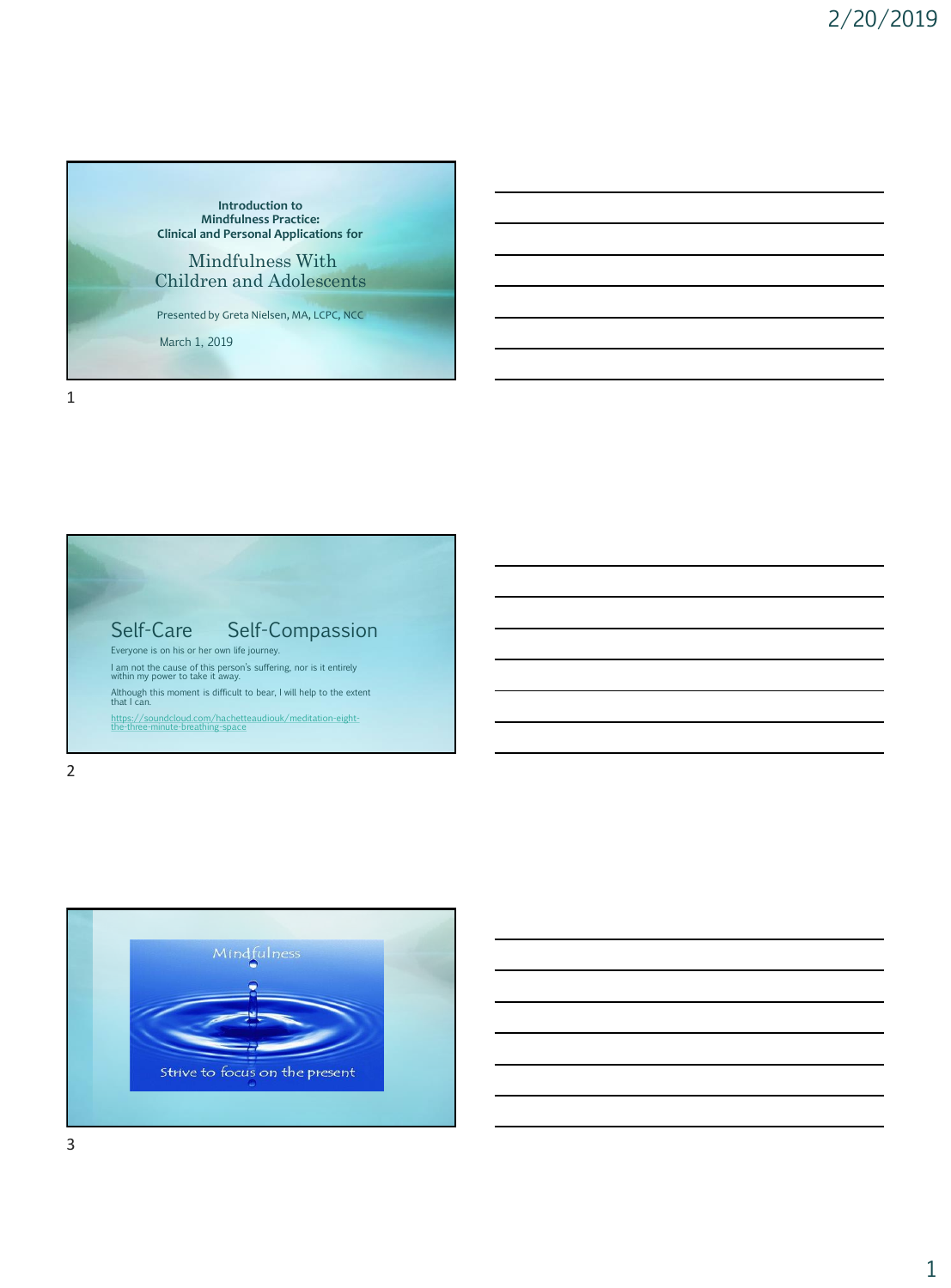



### Friendly Awareness

## • Curious George

- Model to understand open, curious way we monitor life experiences when practicing mindfulness, as well as the importance of not always reacting to what we observe; at least not immediately.
- 
- Playful way of seeing the world, one that's not burdened by preconceived<br>notions. Receptive to new experiences; without judgement or self-criticism.<br>Thatered the ability to experience whatever<br>is happening with curiosity
- 



5

### $Research - Mindfulness$  is not a fad  $100$  journal publications in 2016) and  $100$  journal publications in 2016, 667 in 2016) and 2016.

- Mindfulness is an effective treatment for a variety of psychological problems, and is especially effective for reducing anxiety, depression, and stress
- By practicing mindfulness we play an active role in changing the brain and increasing our well-being and quality of life.
- Findings support the use of MBT for anxiety<br>and depression in clinical populations.<br>This pattern of results suggests that MBT<br>may not be diagnosis-specific, but, instead,<br>may address processes that occur in<br>multiple disord
- Evidence supports that MBSR improves mental health and MBCT prevents depressive relapse.
- *Clinical Psychology Review,* August 2013:<br>Mindfulness-Based Therapy: a<br>comprehensive meta-analysis
	- Psychiatry Res, January 2011: Mindfulness practice leads to increases in regional brain gray matter density

• *Journal of Consulting and Clinical*<br>Psychology, April 2010: The Effect of<br>Mindfulness-Based Therapy on Anxiety and<br>Depression: a meta-analytic review

• Acta Psychiatrica Scandinavica, August<br>2011: Mindfulness-Based Stress Redction<br>and Mindfulness-Based Cognitive Therapy:<br>a systematic review of randomized<br>controlled trials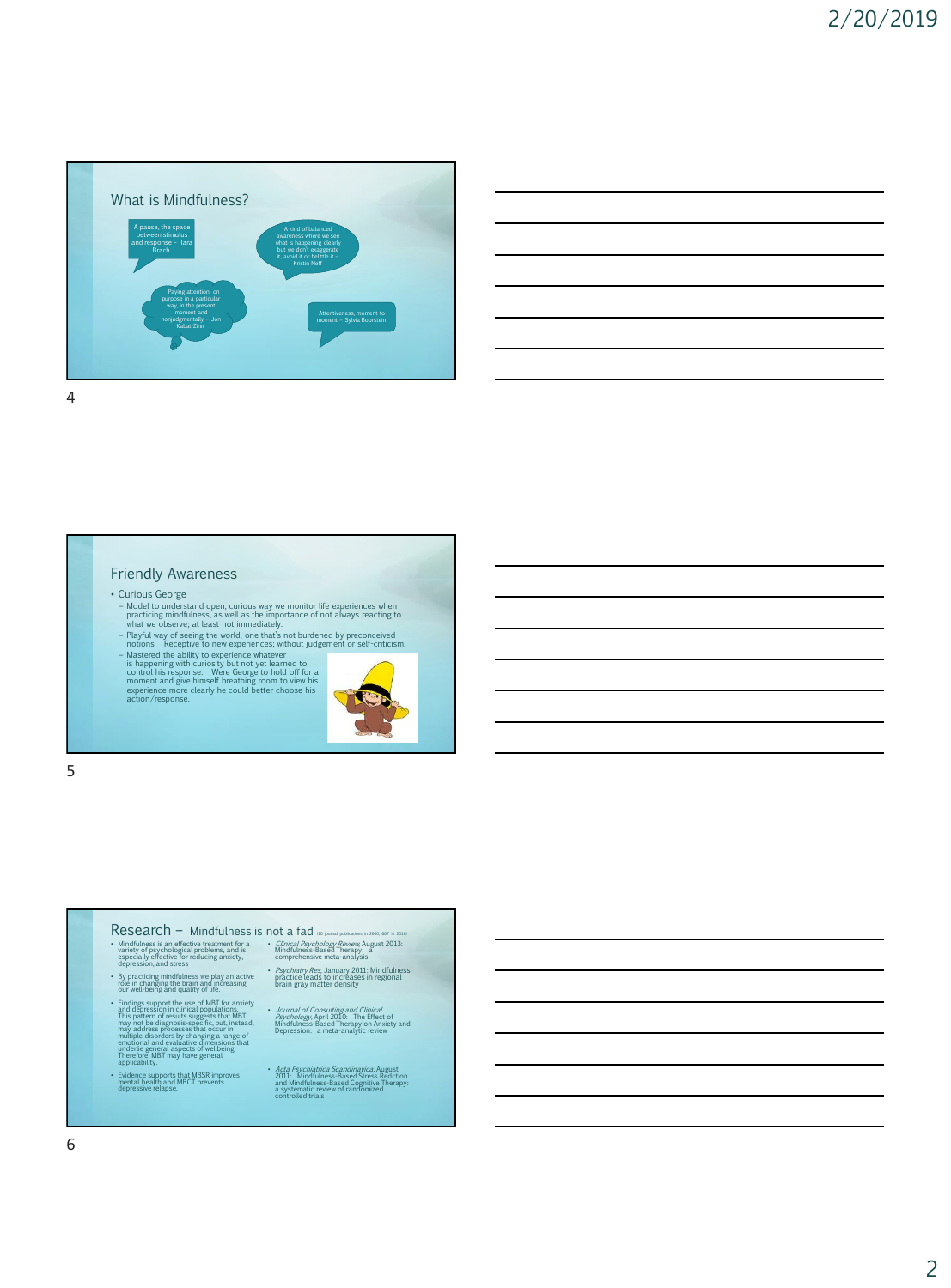### Why Should We Practice Mindfulness with Children?

- Kids are more stressed than ever.
- Helps them learn to focus and become less reactive.
- Allows them to become more aware of, and better understand, their thoughts and feelings.
- They become more attuned to the world.
- Increases patience and frustration tolerance and the ability to stay calm in the midst of challenging situations and intense emotions.
- Increase executive functioning.

7

Cultivates Positive Social and Personal Values • Moving away from thoughts of the past (regrets) and fears of the future. • Active awareness, not tuning out but tuning in. • Resist "auto-pilot" – rewires habitual reaction and gain chance<br>to consider response *mindfully*; not automatically.

- Kids can't control all of the consequences that result from their actions, but they can work to understand better why they act in a certain way.
- Emotional brain hijacks thinking brain when upset occurs. Mindfulness calms the nervous system.
- If they recognize motivations for their actions they have an opportunity to shift gears.
- 
- "About To" moment Joseph Goldstein<br>– The moment when the intention to act is set.<br>– Why am I choosing to do this? How does it make me feel? Is my<br>motivation friendly? or unfriendly?<br>– ACT Choice Point Theory
- 
- 

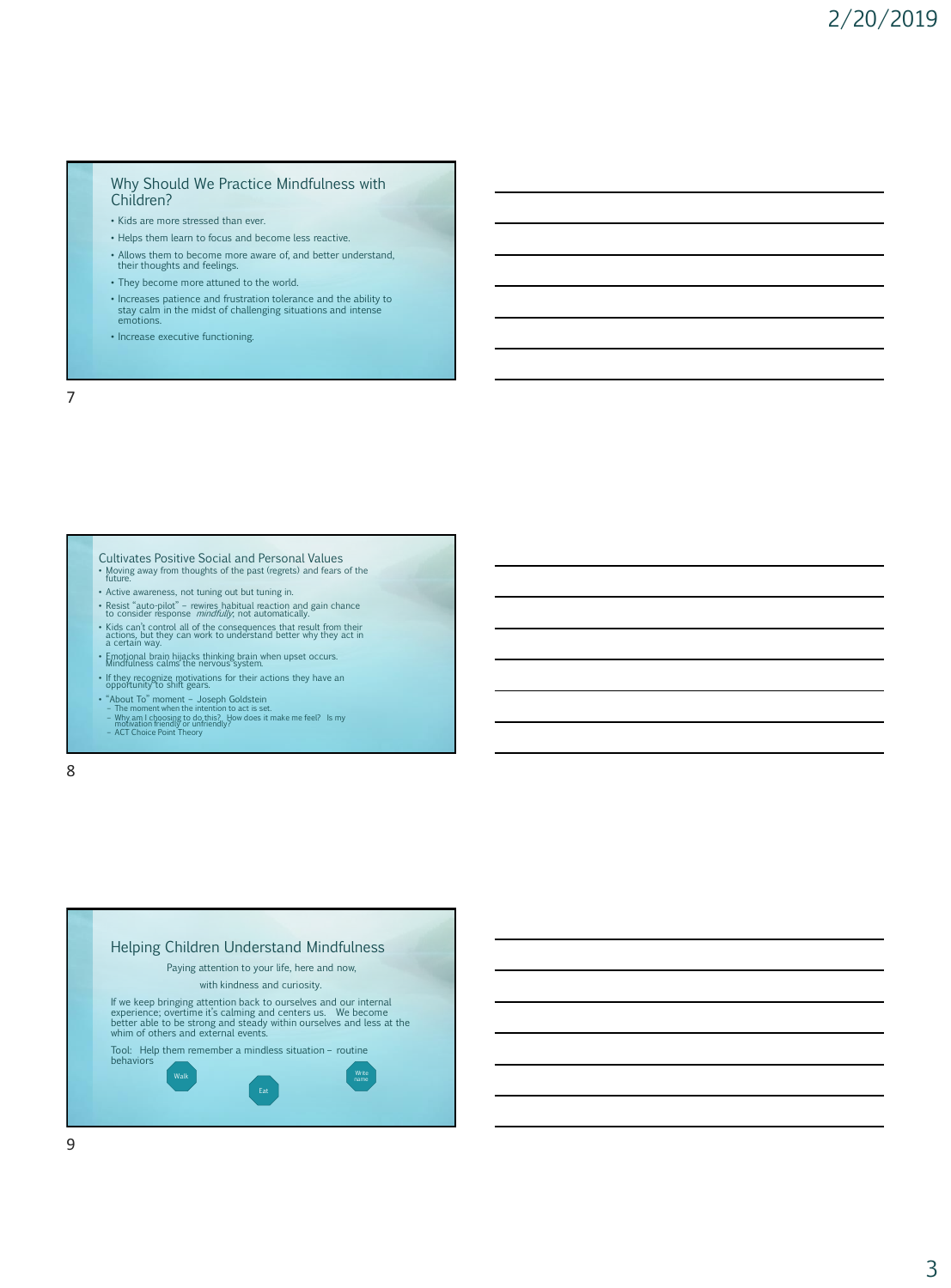







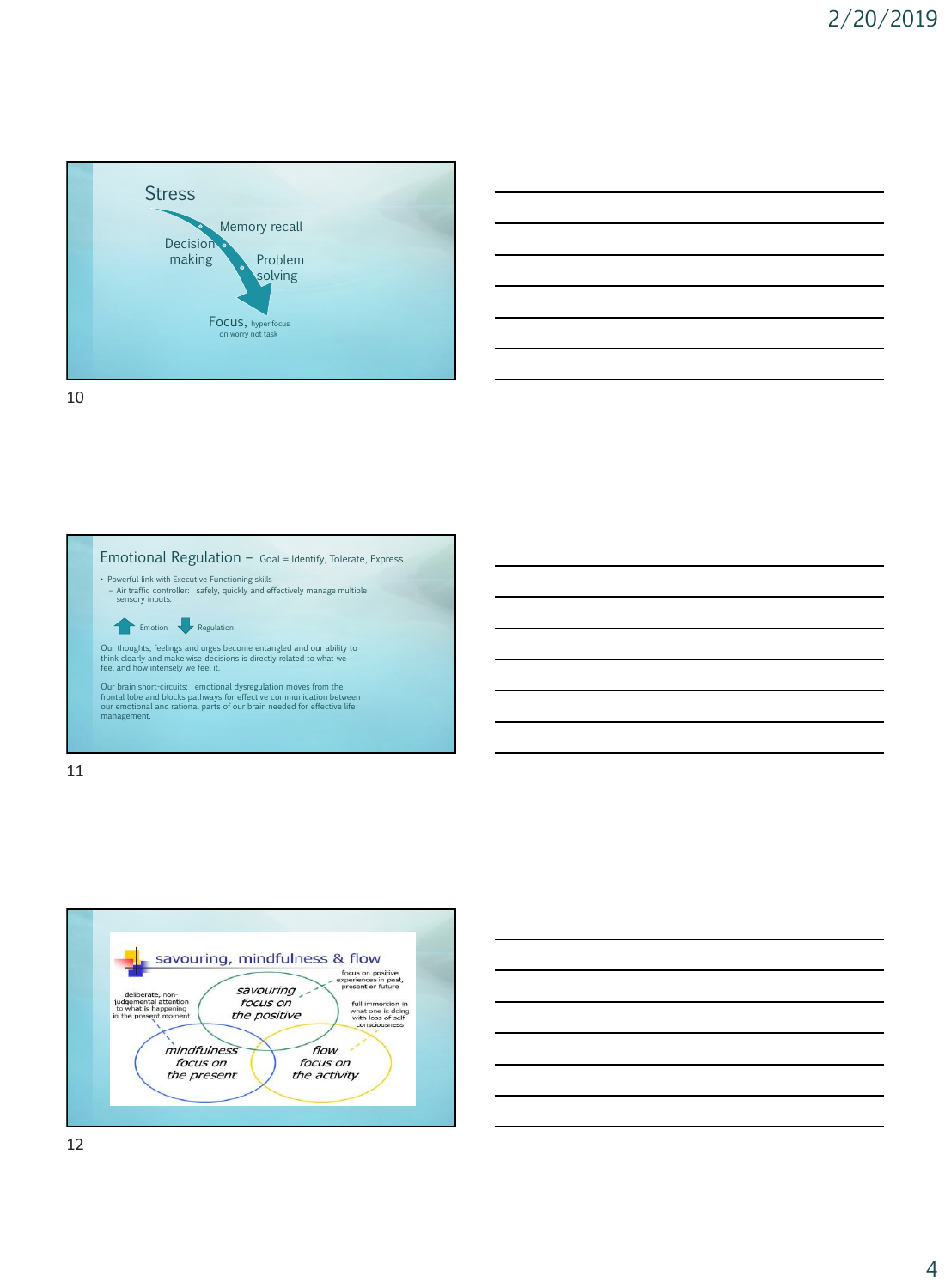

How to be in that middle triangle:

Each ball is a stressor. They can come a little at a time, or be flooded. We can be prepared sometimes, or it can come out of the blue.

You can only hit 1 ball at a time; successfully to win the 'point'.

13

# Mindfulness is NOT Meditation

Introspection is critical but kids need skills to navigate their world every day and need a 'road map' to plan, organize and think through complex problems. It helps define what they want/need to do and make plans to accomplish it.

It creates a pause between a stimulus and a reaction.



14

## Friendly Observer

Helps separate their sense of self/identity from their feelings.

Discourages pre-adolescents and teens from over-identifying with their thoughts and emotions and encourages them to view their experiences differently.

Thich Nhat Hanh: *Your True Home: The Everyday*<br>*Wisdom of Thich Naht Hanh* 

"Feelings are born, take shape, last for a few moments, and then<br>disappear.......we look mindfully at this river of feeling. We contemplate<br>their arising, their remaining, and their disappearance. We witness their<br>imperman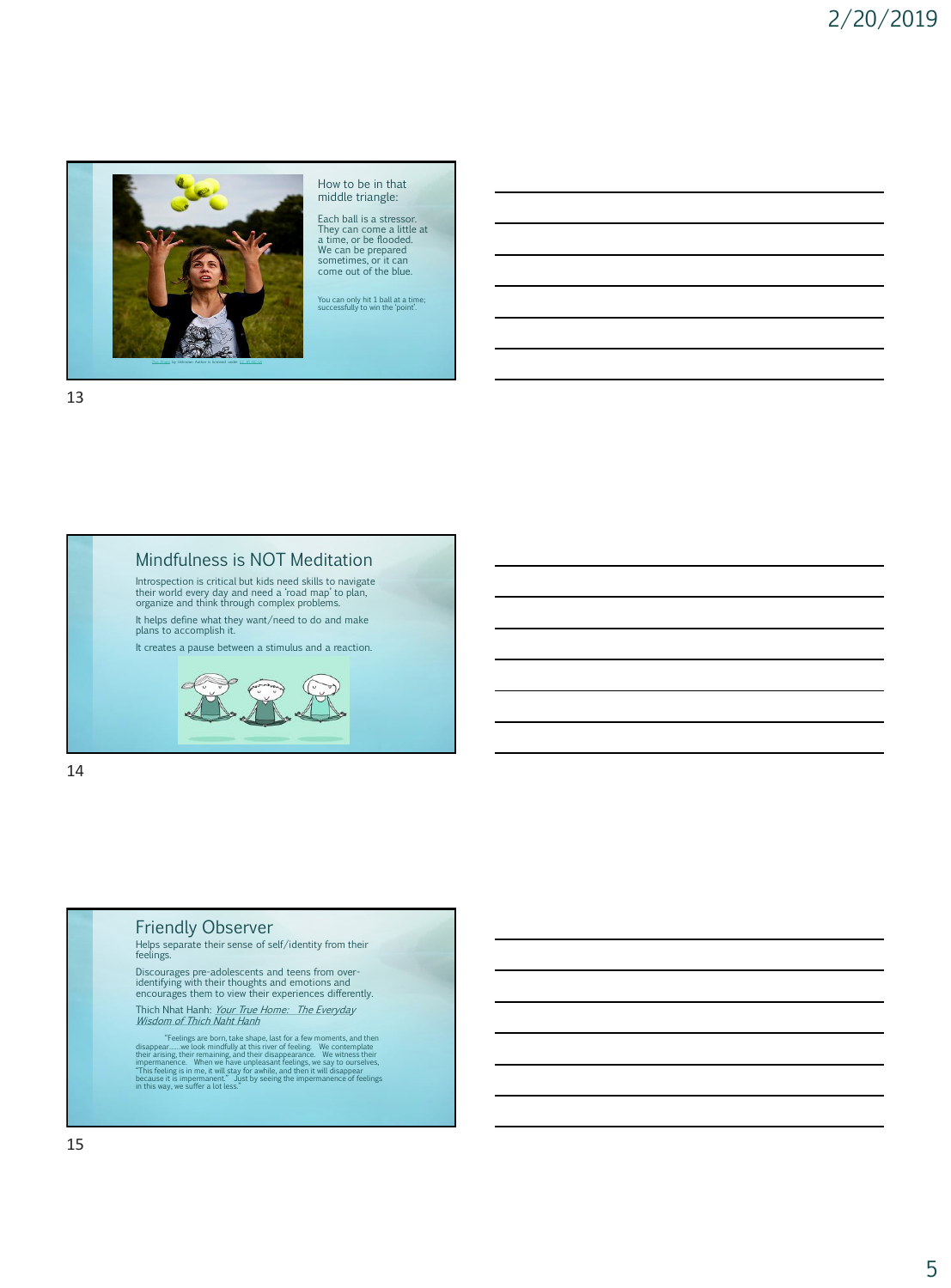



17

# Tools:

- 1. Balance Perspective Scale
- 2. Focus on Highs *and* Lows Happy/Crappy, Success/Struggle
- 3. Posture How do you carry yourself when you're happy vs upset?
- 4. Cognitive Distortions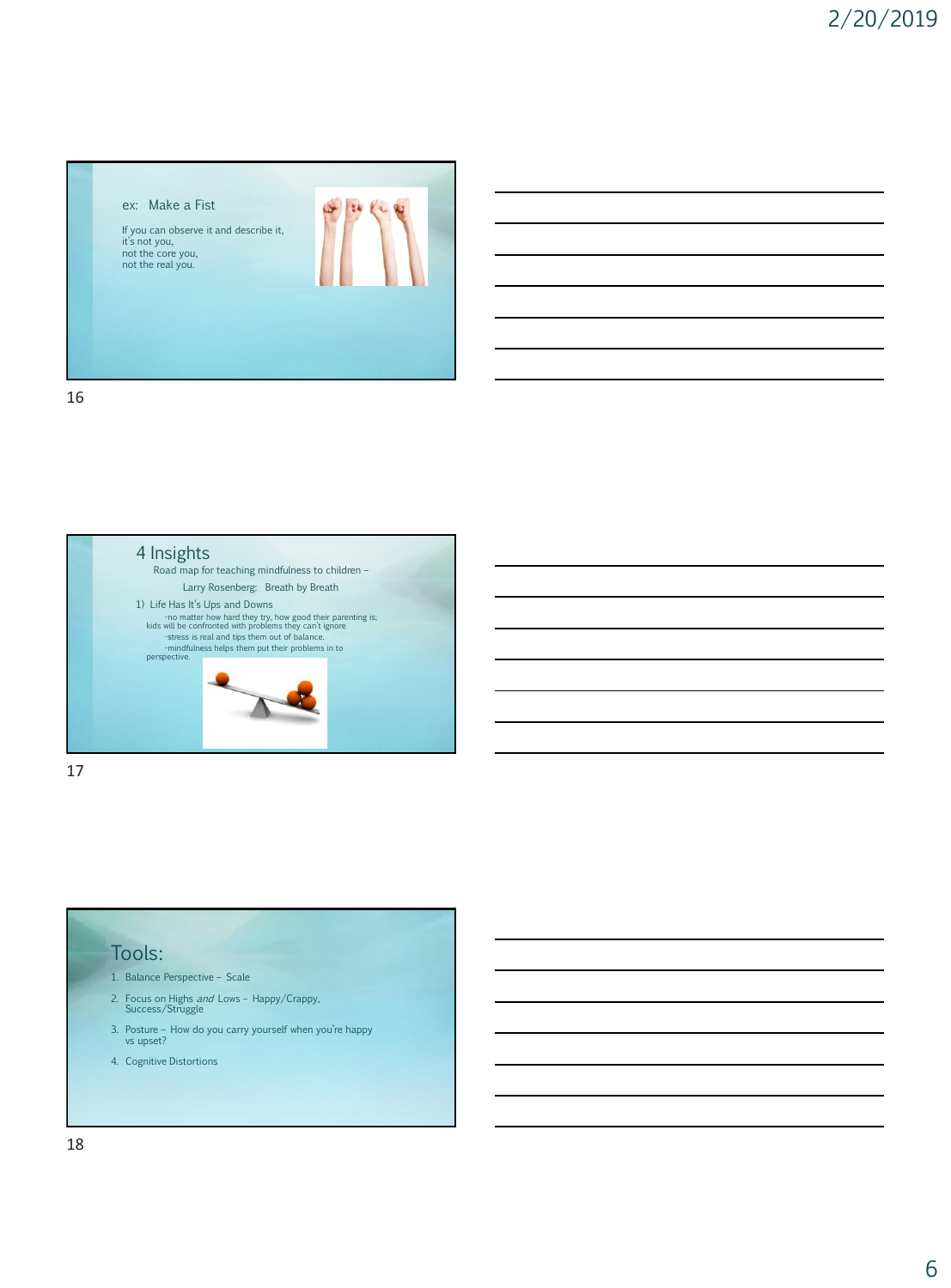

## Tools:

- 1. Find Ways They Are Capable Character Traits
- 2. Empower What's Within Use experiences in which they've been brave, taken risks, etc. "Back-Flip Katie"
- 3. Catch Them Doing, Not Avoiding When in their life have they approached, persevered, involved themselves? What's different during these times? Sport, Art, Music, Hanging with friends, etc.

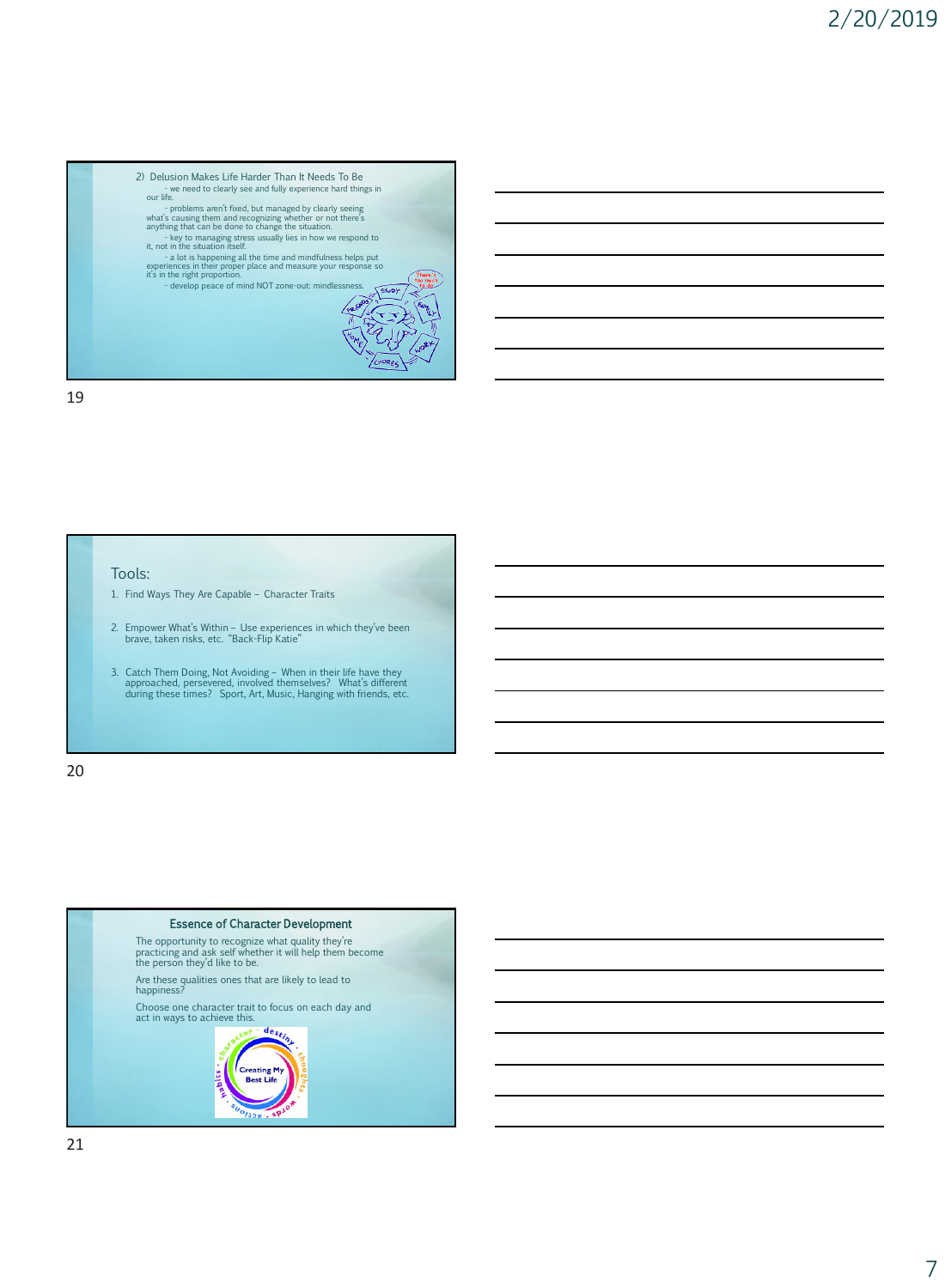|                    |                  | <b>Character Traits</b> |
|--------------------|------------------|-------------------------|
| Humble             | Height           | Decisive                |
| <b>Brough</b>      | SIV.             | toper                   |
| <b>Buretty</b>     | Logidan          | Accomplated             |
| Resourceful        | Germa            | Formul                  |
| Loygi              | Loying           | <b>Kind</b>             |
| Comn               | Proud            | Corphras                |
| Fleggant           | Joyful.          | Productive              |
| Generous           | Cocoerofive      | Independent             |
| Reporter           | Loyable          | Recentive               |
| Contident          | AMBROUG          | <b>Senative</b>         |
| <b>Tringra</b>     | Cutous           | <b>Modey</b>            |
| <b>Impoinative</b> | Why.             | Considerate             |
| Tough              | <b>Rohner</b>    | Trustworthy             |
| Creative           | Determined       | Inventive               |
| Protective         | <b>Drespetic</b> | Accepting               |
| Intelligent        | Cheerful         | willing                 |
| <b>Honest</b>      | Thoughtful       | Addedicio               |
| <b>Risnay</b>      | Com.             | <b>Briddynamico</b>     |
| Advertureus        | Organized        | Admirable               |
| Hard-working       | Paralahann       | Accreciative            |
| told               | Adoptoble        | Genuine                 |
| Run-louten         | Wordens          | <b>Paulois</b>          |
| Repnanciolo        | <b>MONT</b>      | Motivened               |
|                    |                  |                         |



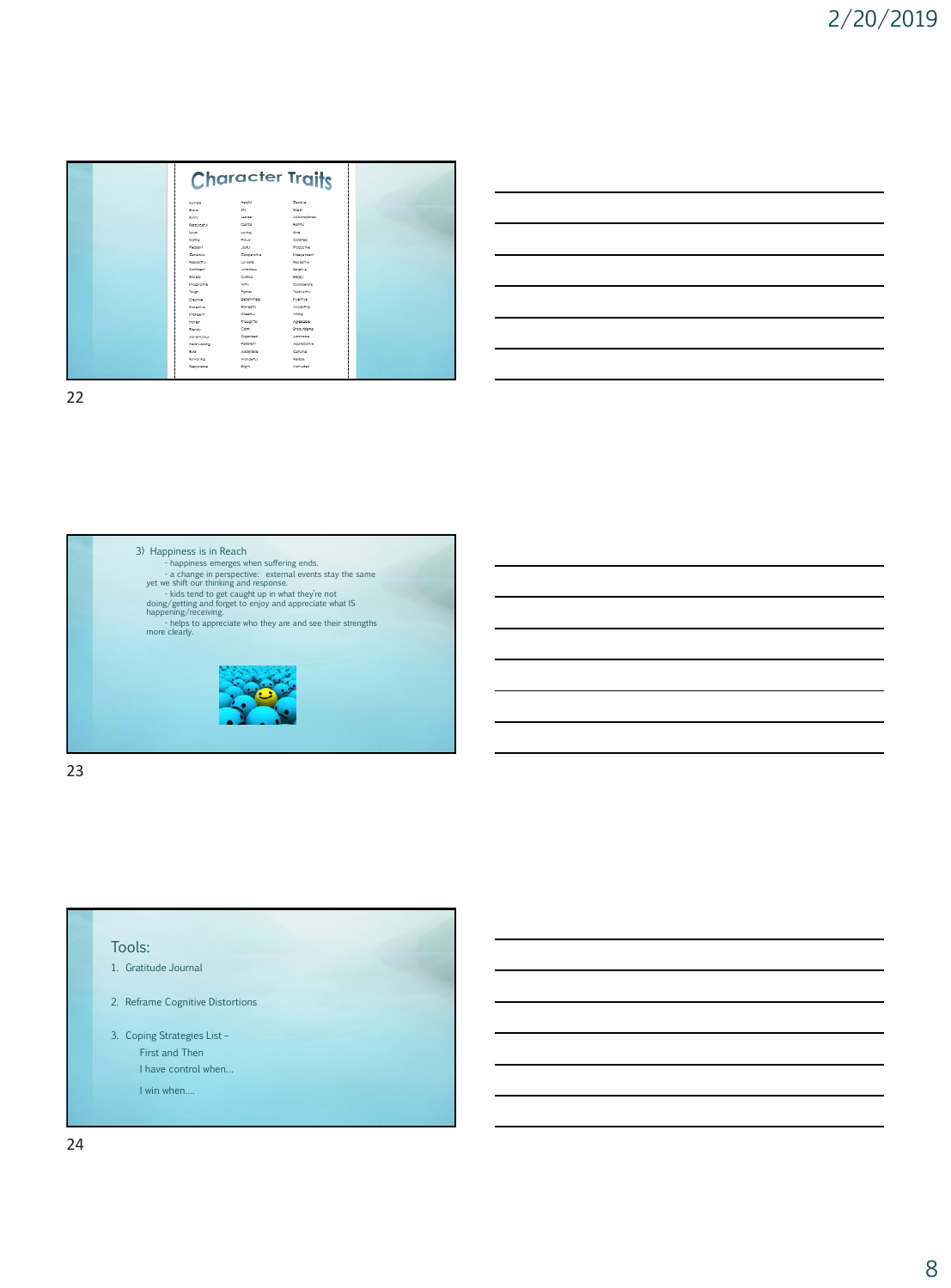# Cognitive Distortions

- Kids need reminders on need to shift their thoughts so they don't distort what is really going on.
- 
- Tolerate disappointment and hurt as one event; not always
- and forever. – This time I didn't get what I want.
- 

– Mental Filtering – Mind-Reading – Should, or Must, Statements

- Most frequently used:
- All-or-None Thinking Catastrophizing
- LIFE IS LIKE A CAMERA.<br>JUST FOCUS ON WHAT'S<br>IMPONTANT AND CAFTURE<br>THE GOOD TIMES, DEVELOP<br>FROM THE REGATIVES AND<br>IF THINGS DON'T WORK OUT,<br>JUST TAKE ANOTHER SHOT.

25

4) The Key To Happiness Desire: when something good happens we tend to want more; pretty quickly we begin to focus our energy on replicating it.

Aversion: when something bad happens we tend to do<br>everything we can to avoid it but may miss aspects of otherwise<br>negative experiences that can lead to useful life lessons.<br>Indifference: ignore experiences about which we

Consciously or unconsciously we often spend much of our time plotting to get what we want, try to avoid what we don't want and ignore everything else.

**Automatic Pilot:**<br>When we want more or less of something we focus on a past or<br>future moment and miss out on what's happening now.<br>Oblivious to what we're doing and it's impact.

26

# Tools:

• Poker Chip Theory for self-esteem – Dr. Richard Lavoie



Tall stack = more willing to accept challenges and seek opportunities; to bet a chip or 2 on their own success. If they lose a few, they have plenty of chips left.

Small stack = precious few chips means the gambling is greater. Dare not risk their small treasure, yet in holding onto them they avoid the chance to accumulate more chips.

We earn chips by looking for ways to feel accepted & worthy, loved & valued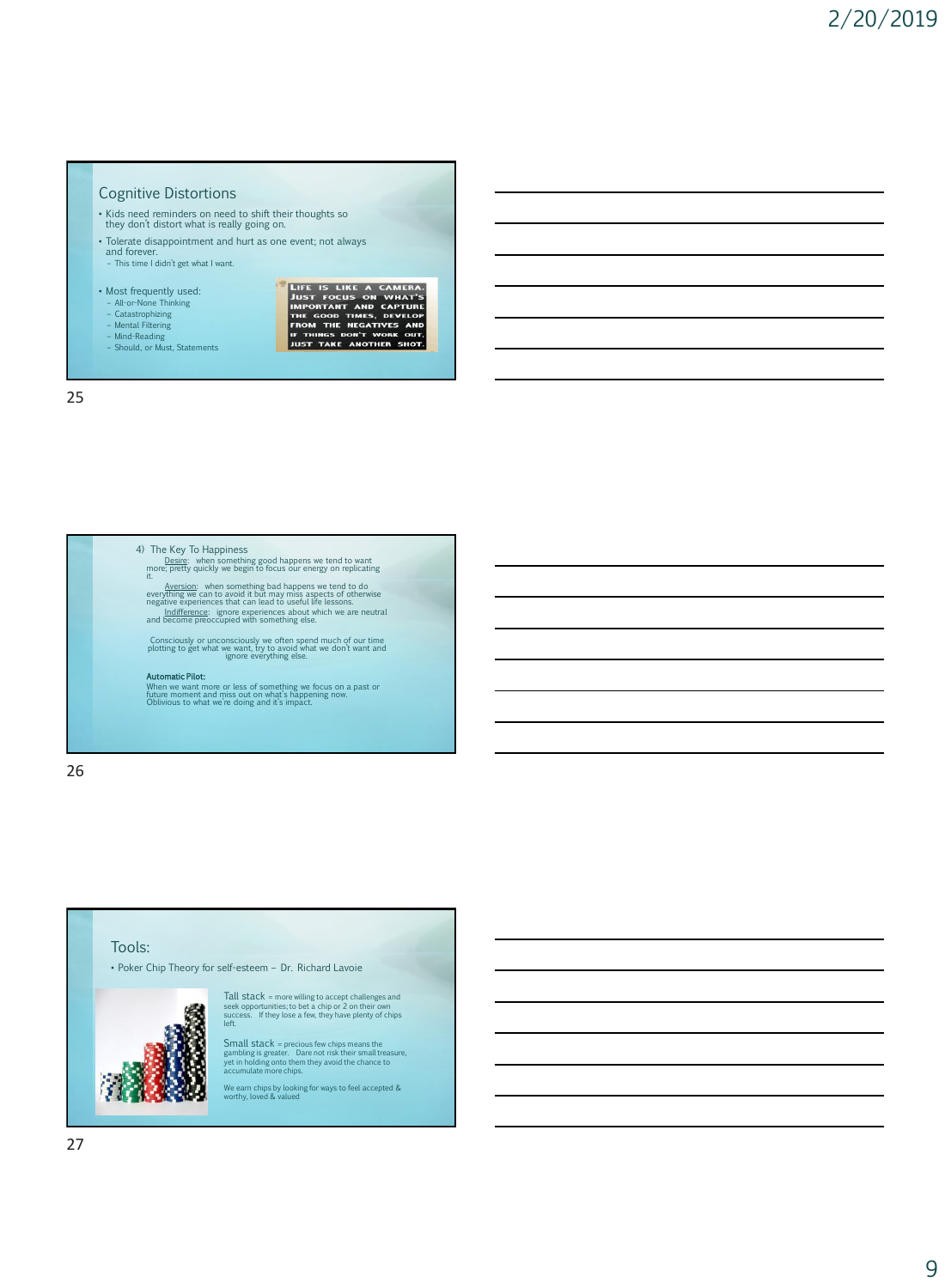



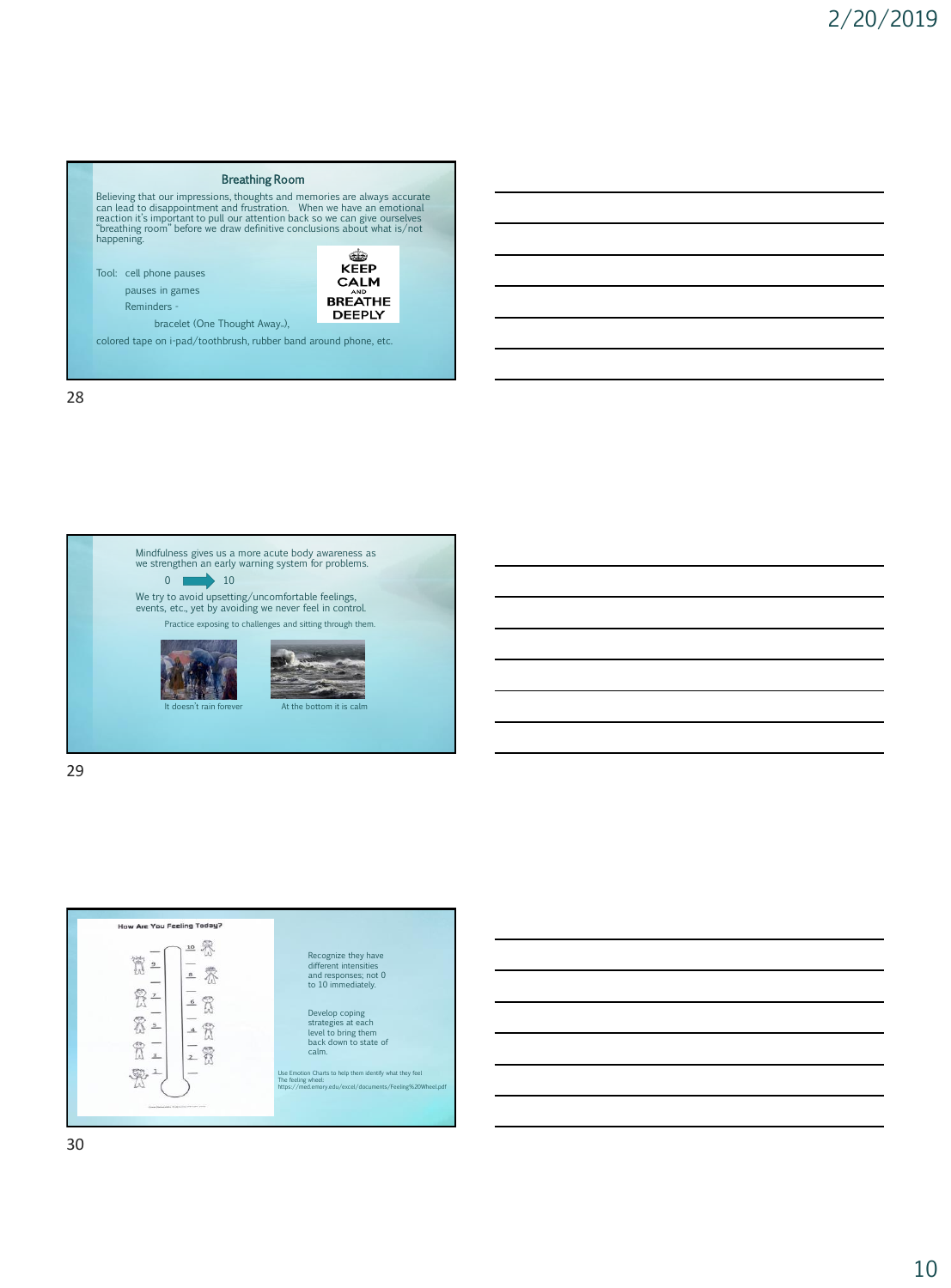



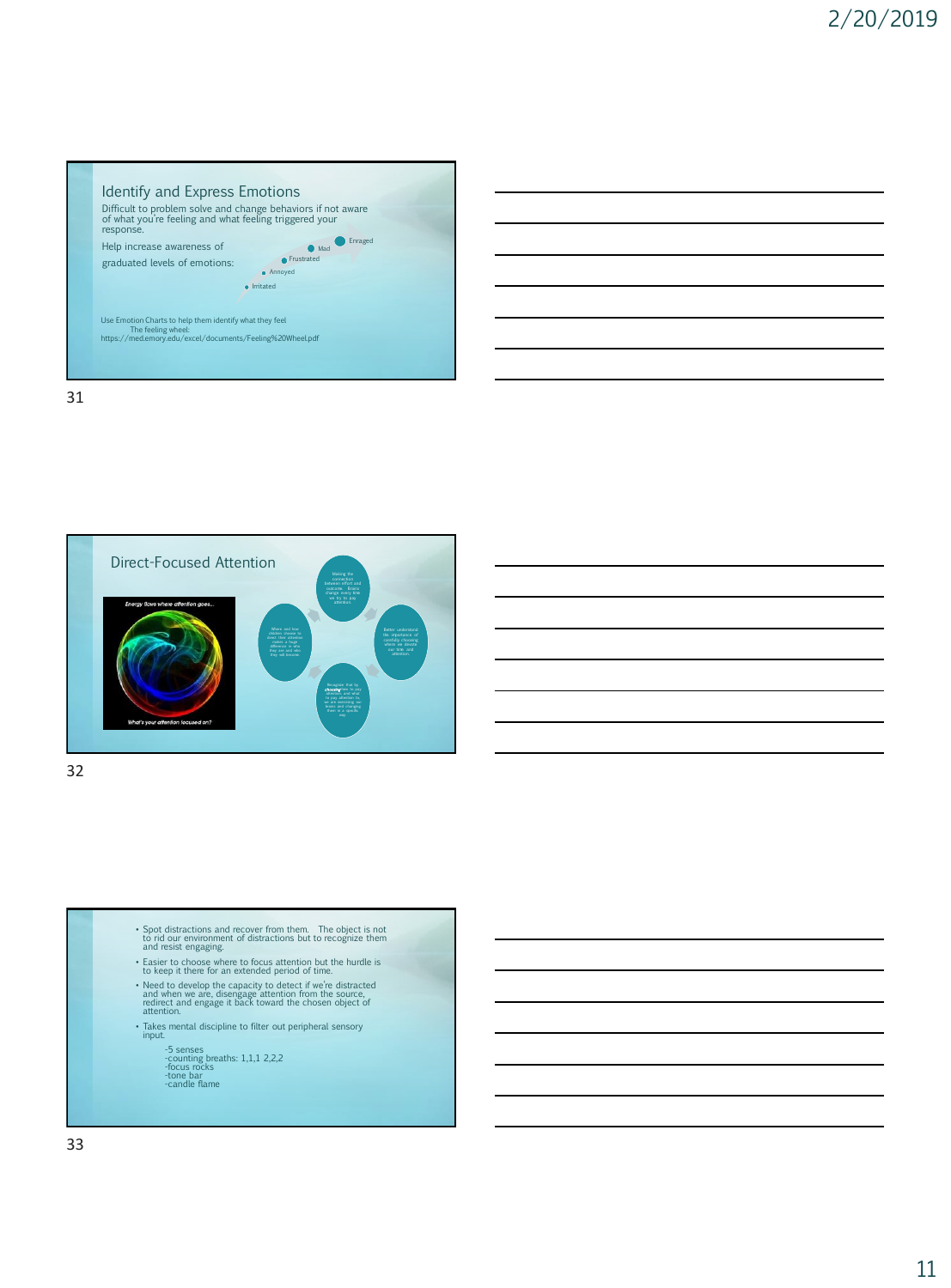



35

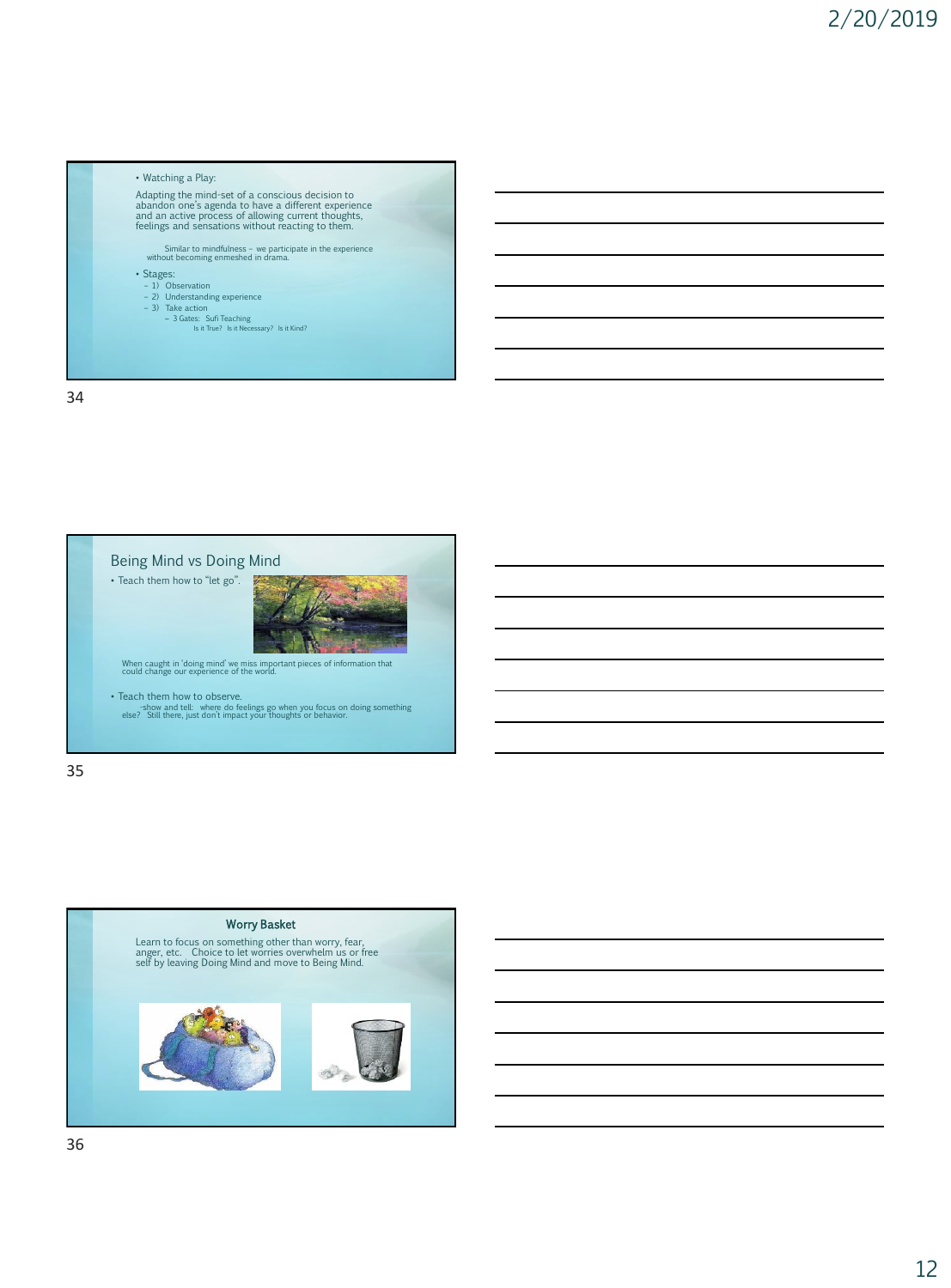



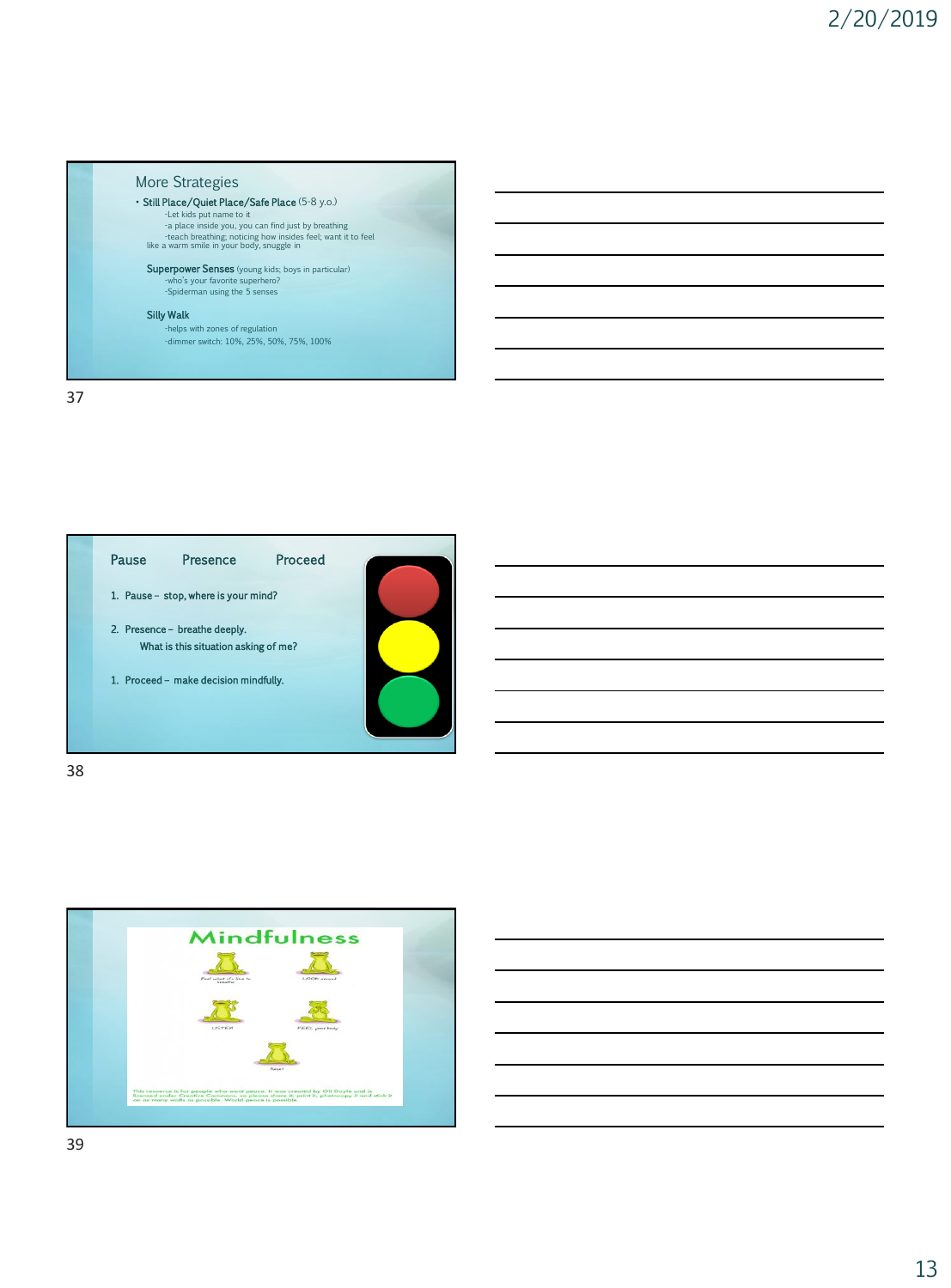### • Breathing

At core of all mindfulness work.

Have them imagine a time when they were upset and were<br>held/hugged by a parent. When we adopt the breath and attend<br>"in" we feel held – leads to emotional regulation.

Teach 3 separate parts: Inhalation, exhalation and the pause between the two.

Starfish Stretch & Hand Meditation

Stuffed Animal

Flower/bubbles (young children)

As they practice we want them to notice the difference in their bodies when they change the way they breathe; fast, slow, or steady.

40



### • Exposure Therapy

purposely face situations, objects or events you are afraid<br>of or worried about until the anxiety decreases.<br>repeated corrective response can lead to changes in our<br>associations and perceptions. Visualize success and havin control.

### Body Outline

draw place on the body the emotion develops as a sensation, then choose different color for calming and image that instead.

Mindfulness Bell - Vietnamese Zen Master Thich Nhat Hanh

Signals break and check-in.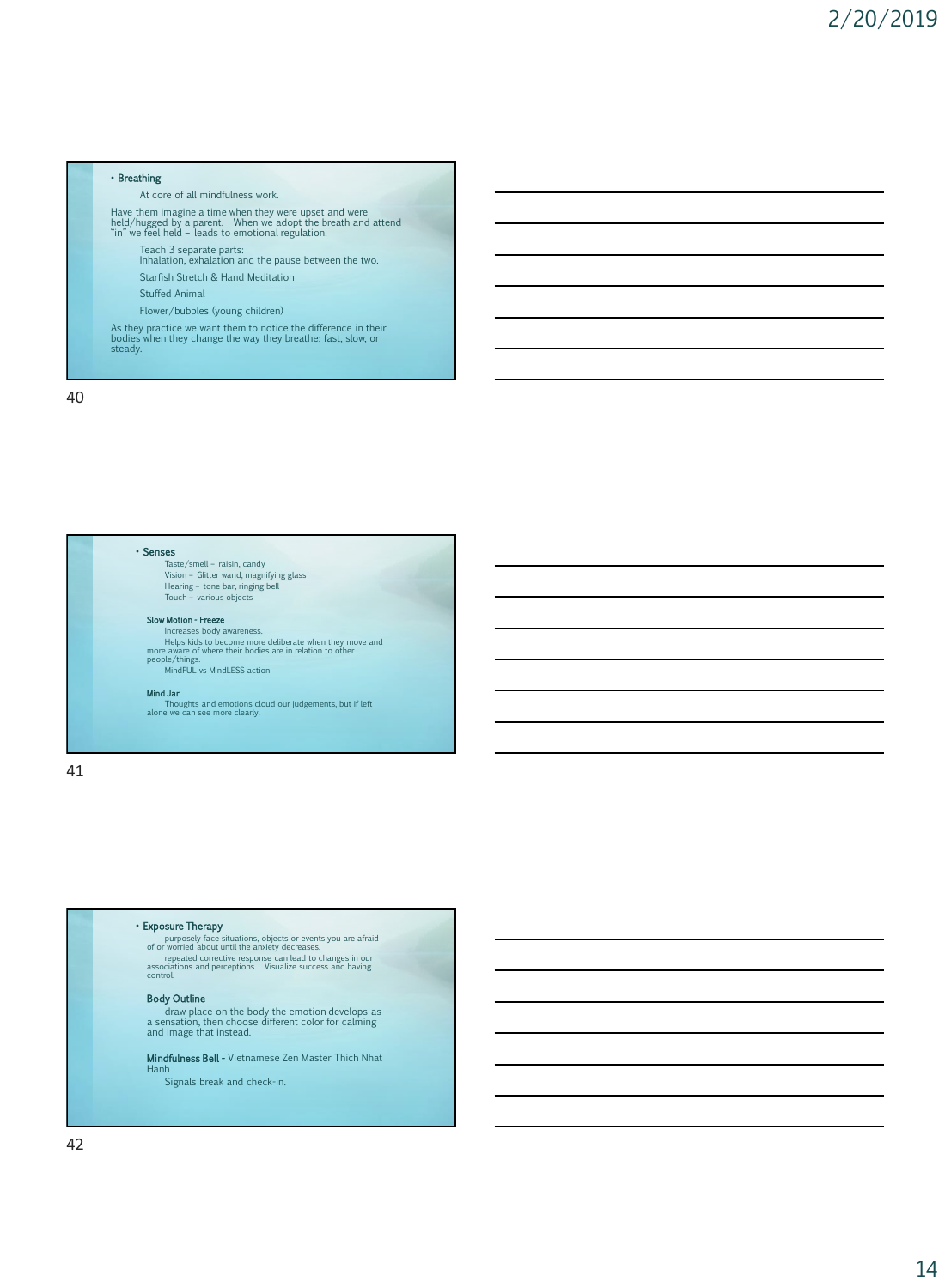### On-line activities and apps

- Headspace
- Calm
- Smiling Mind
- Mindfulness app
- Stop, Breathe & Think (Breathe Kids)
- 10% Happier
- Pacifica
- Gonoodle.com
- Breathe2Relax
- Susankaisergreenland.com/inner-kids-program

43

## Mindful Parenting

- We have to Model: It's up to us to change our behavior if we want them to change theirs.
- Parenting Purposefully & Thoughtfully avoid letting our feelings dictate our reactions.
- Let go of guilt and shame about past and loosen grip on future so<br>fully in-tune with what's happening now. Accept what's happening<br>rather than change or ignore it.
- Tune-in to how we feel so we can make thoughtful choices about how to respond MindFUL vs Mindless reactivity.



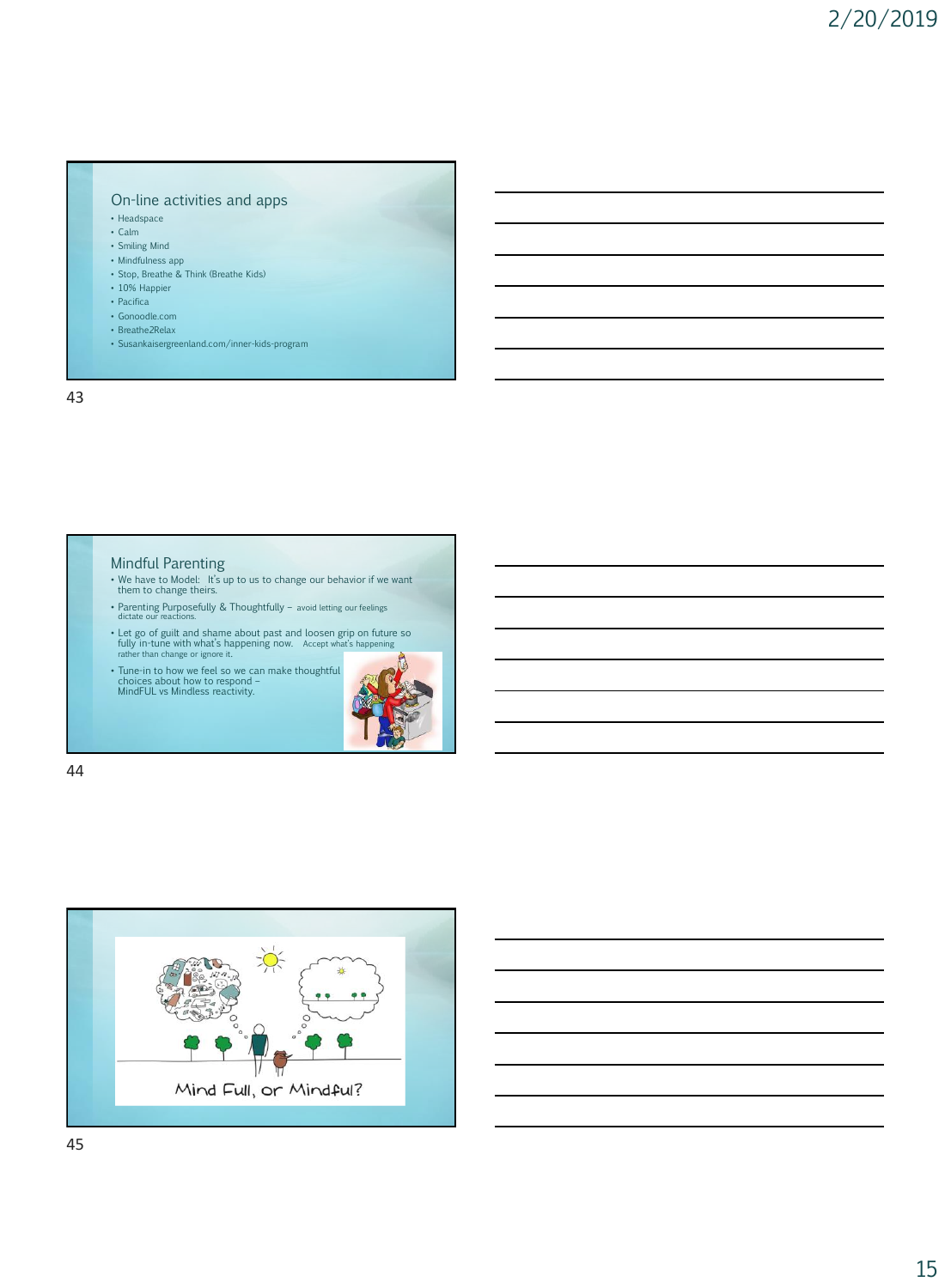